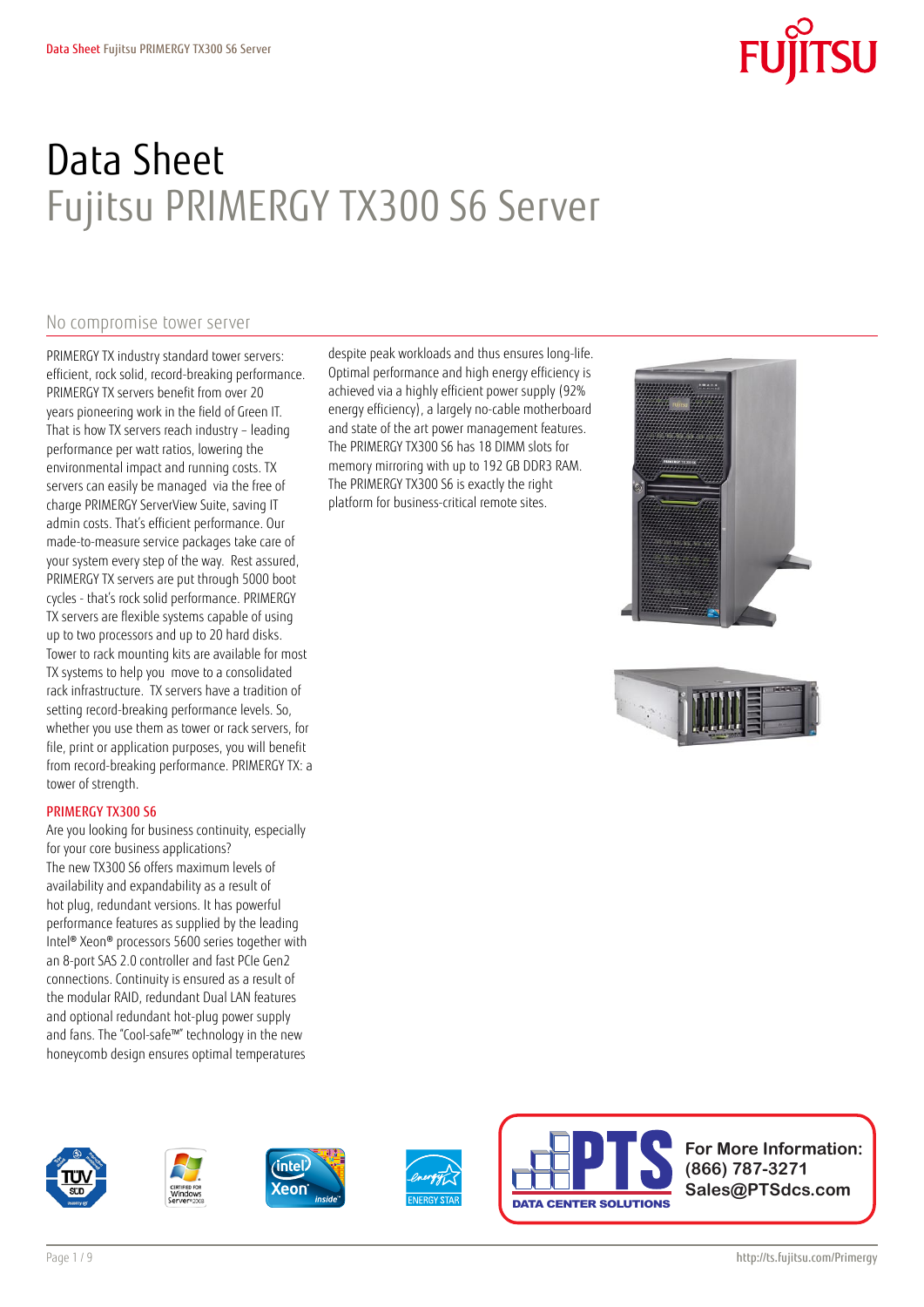if the neighbouring slot is empty)

# Features and Benefits

| <b>Main Features</b>                                                                                                                                                                                                                                                    | <b>Benefits</b>                                                                                                   |
|-------------------------------------------------------------------------------------------------------------------------------------------------------------------------------------------------------------------------------------------------------------------------|-------------------------------------------------------------------------------------------------------------------|
| Intel <sup>®</sup> Xeon <sup>®</sup> Processor 5600 Series with up to 6 core operation<br>(up to 12 threads per socket with Hyper Threading), 12 MB shared<br>cache, Internal Memory Management Unit (3 channels of DDR3<br>memory) and Intel® Turbo Boost Optimization | Higher overall productivity thanks to excellent CPU performance.                                                  |
| More and faster memory (18 DIMMs up to 192 GB DDR3)                                                                                                                                                                                                                     | Innovative memory for system reliability, with maximum memory<br>protection mechanisms, ideal for virtualization. |
| Hot-plug, redundant power supply and fan option, hot-plug SAS 2.0<br>or SATA hard disks, modular RAID 5/6 option, Dual Gbit/s LAN, Local<br>Service Panel (LSP) or Local Service display (LSD) module                                                                   | Highest availability and redundancy for your core applications.                                                   |
| Internal max. 6 (8 optional) x SAS or SATA 3.5" HDD or up to 12 (20<br>optional) x SAS or SATA 2.5" HDD, all hot-plug, 7 PCIe Gen2 slots (2<br>x8, 5x4                                                                                                                  | Highest flexibility on account of state-of-the-art I/O technologies to<br>consolidate data and applications.      |
| ■ Unique, patented solution for maximum I/O bandwith with 7x PCIe<br>Gen2 x8 slots (two x4 wired slots are automatically used as one x8                                                                                                                                 | Maximum possible I/O bandwidth; no expensive card in an empty<br>slot required!                                   |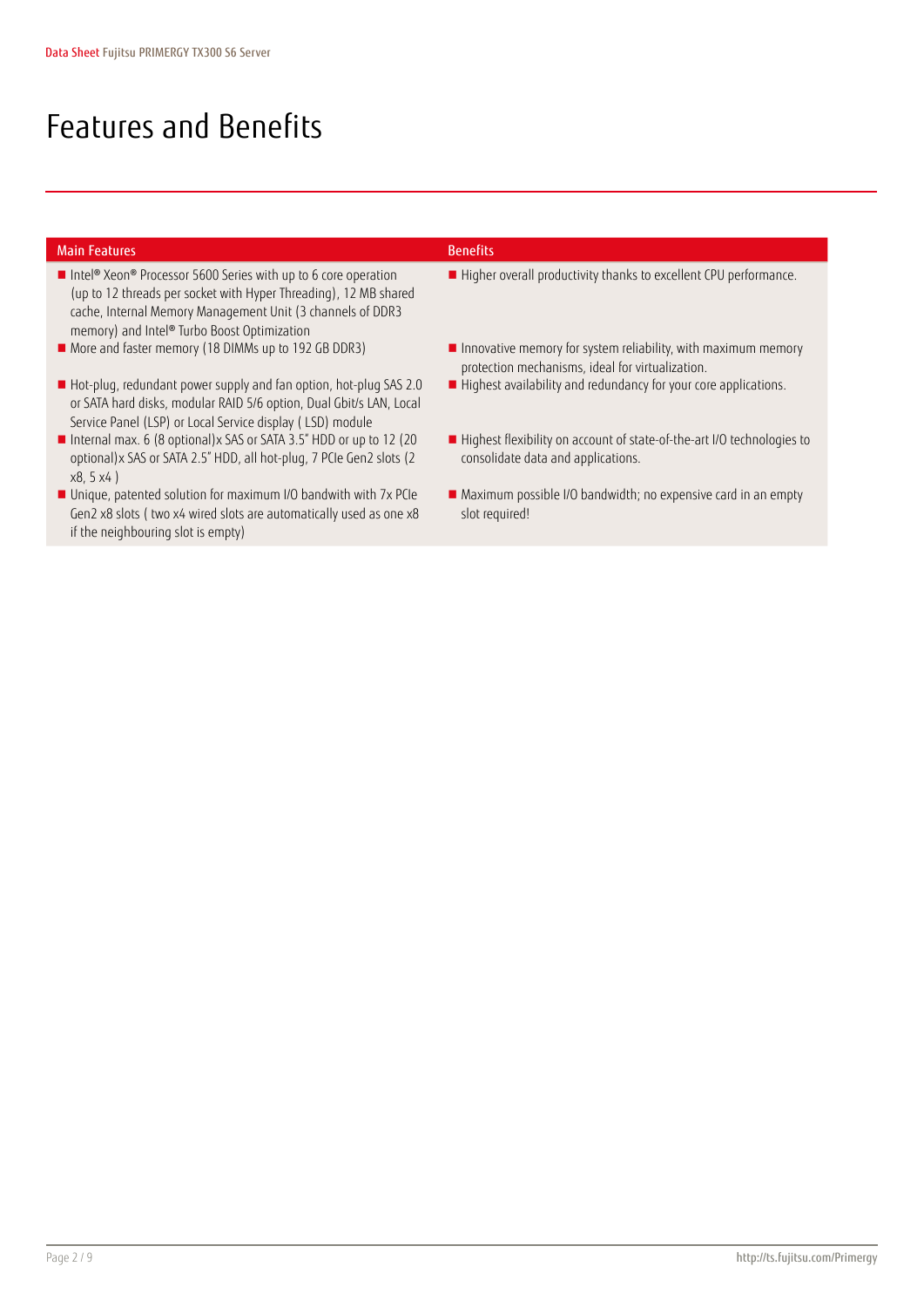## Technical details

| Mainboard                     |                                                                                                                                                                                                                                                                                                                                                      |
|-------------------------------|------------------------------------------------------------------------------------------------------------------------------------------------------------------------------------------------------------------------------------------------------------------------------------------------------------------------------------------------------|
| Mainboard type                | D 2619-N                                                                                                                                                                                                                                                                                                                                             |
| Chipset                       | Intel® 5520                                                                                                                                                                                                                                                                                                                                          |
| Processor quantity and type   | 1 - 2 x Intel® Xeon® processor E5500 series / Intel® Xeon® processor E5600 series / Intel® Xeon® processor L5600<br>series / Intel® Xeon® processor X5600 series                                                                                                                                                                                     |
| Processor                     | Intel <sup>®</sup> Xeon <sup>®</sup> processor E5503<br>(2C/2T, 2.00 GHz, SLC: 4 x 256 KB, TLC: 4 MB, Turbo: No, 4.8 GT/s, Mem bus: 800 MHz, 80 W)                                                                                                                                                                                                   |
|                               | Intel® Xeon® processor E5506<br>(4C/4T, 2.13 GHz, SLC: 4 x 256 KB, TLC: 4 MB, Turbo: No, 4.8 GT/s, Mem bus: 800 MHz, 80 W)                                                                                                                                                                                                                           |
|                               | Intel® Xeon® processor E5507<br>(4C/4T, 2.26 GHz, SLC: 4 x 256 KB, TLC: 4 MB, Turbo: No, 4.8 GT/s, Mem bus: 800 MHz, 80 W)                                                                                                                                                                                                                           |
|                               | Intel <sup>®</sup> Xeon <sup>®</sup> processor E5620<br>(4C/8T, 2.40 GHz, SLC: 4 x 256 KB, TLC: 12 MB, Turbo: 1/1/2/2, 5.86 GT/s, Mem bus: 1066 MHz, 80 W)                                                                                                                                                                                           |
|                               | Intel <sup>®</sup> Xeon <sup>®</sup> processor E5630<br>(4C/8T, 2.53 GHz, SLC: 4 x 256 KB, TLC: 12 MB, Turbo: 1/1/2/2, 5.86 GT/s, Mem bus: 1066 MHz, 80 W)                                                                                                                                                                                           |
|                               | Intel® Xeon® processor E5640<br>(4C/8T, 2.66 GHz, SLC: 4 x 256 KB, TLC: 12 MB, Turbo: 1/1/2/2, 5.86 GT/s, Mem bus: 1066 MHz, 80 W)                                                                                                                                                                                                                   |
|                               | Intel <sup>®</sup> Xeon <sup>®</sup> processor E5645<br>(6C/12T, 2.40 GHz, SLC: -, TLC: 12 MB, Turbo: 1/1/1/1/2/2, 5.86 GT/s, Mem bus: 1333 MHz, 80 W)                                                                                                                                                                                               |
|                               | Intel <sup>®</sup> Xeon <sup>®</sup> processor L5609<br>(4C/4T, 1.86 GHz, SLC: 4 x 256 KB, TLC: 12 MB, Turbo: No, 4.8 GT/s, Mem bus: 800 MHz, 40 W)                                                                                                                                                                                                  |
|                               | Intel <sup>®</sup> Xeon <sup>®</sup> processor L5630<br>(4C/8T, 2.13 GHz, SLC: 4 x 256 KB, TLC: 12 MB, Turbo: 1/1/2/2, 5.86 GT/s, Mem bus: 1066 MHz, 40 W)                                                                                                                                                                                           |
|                               | Intel <sup>®</sup> Xeon <sup>®</sup> processor L5640<br>(6C/12T, 2.26 GHz, SLC: 4 x 256 KB, TLC: 12 MB, Turbo: 2/2/3/3/4/4, 6.4 GT/s, Mem bus: 1333 MHz, 60 W)                                                                                                                                                                                       |
|                               | Intel <sup>®</sup> Xeon <sup>®</sup> processor X5650<br>(6C/12T, 2.66 GHz, SLC: 4 x 256 KB, TLC: 12 MB, Turbo: 2/2/2/2/3/3, 6.4 GT/s, Mem bus: 1333 MHz, 95 W)                                                                                                                                                                                       |
|                               | Intel® Xeon® processor X5660<br>(6C/12T, 2.80 GHz, SLC: 4 x 256 KB, TLC: 12 MB, Turbo: 2/2/2/2/3/3, 6.4 GT/s, Mem bus: 1333 MHz, 95 W)                                                                                                                                                                                                               |
|                               | Intel <sup>®</sup> Xeon <sup>®</sup> processor X5667<br>(4C/8T, 3.06 GHz, SLC: 4 x 256 KB, TLC: 12 MB, Turbo: 2/2/3/3, 6.4 GT/s, Mem bus: 1333 MHz, 95 W)                                                                                                                                                                                            |
|                               | Intel® Xeon® processor X5670<br>(6C/12T, 2.93 GHz, SLC: 4 x 256 KB, TLC: 12 MB, Turbo: 2/2/2/2/3/3, 6.4 GT/s, Mem bus: 1333 MHz, 95 W)                                                                                                                                                                                                               |
|                               | Intel <sup>®</sup> Xeon <sup>®</sup> processor X5677<br>(4C/8T, 3.46 GHz, SLC: 4 x 256 KB, TLC: 12 MB, Turbo: 1/1/2/2, 6.4 GT/s, Mem bus: 1333 MHz, 130 W)                                                                                                                                                                                           |
|                               | Intel® Xeon® processor X5680<br>(6C/12T, 3.33 GHz, SLC: 4 x 256 KB, TLC: 12 MB, Turbo: 1/1/1/1/2/2, 6.4 GT/s, Mem bus: 1333 MHz, 130 W)                                                                                                                                                                                                              |
| <b>Memory slots</b>           | 18 (9 DIMMs per CPU, 3 channels with 3 slots per channel)                                                                                                                                                                                                                                                                                            |
| Memory slot type              | DIMM (DDR3)                                                                                                                                                                                                                                                                                                                                          |
| Memory capacity (min. - max.) | 2 GB - 192 GB                                                                                                                                                                                                                                                                                                                                        |
| Memory protection             | Advanced ECC<br>Memory Scrubbing<br>SDDC (Chipkill™)<br>Hot-spare memory support<br>Memory Mirroring support                                                                                                                                                                                                                                         |
| Memory notes                  | max. 192 GB (12x16 GB) registered or 24 GB (12x2 GB) unbuffered; min. 2 GB registered or 2 GB unbuffered, no mix<br>of registered and unbuffered modules possible;<br>Memory Mirroring with identical modules in each of 2 channels (2 modules per bank), Hot-spare or Performance<br>mode with identical modules in all three channels (3 per bank) |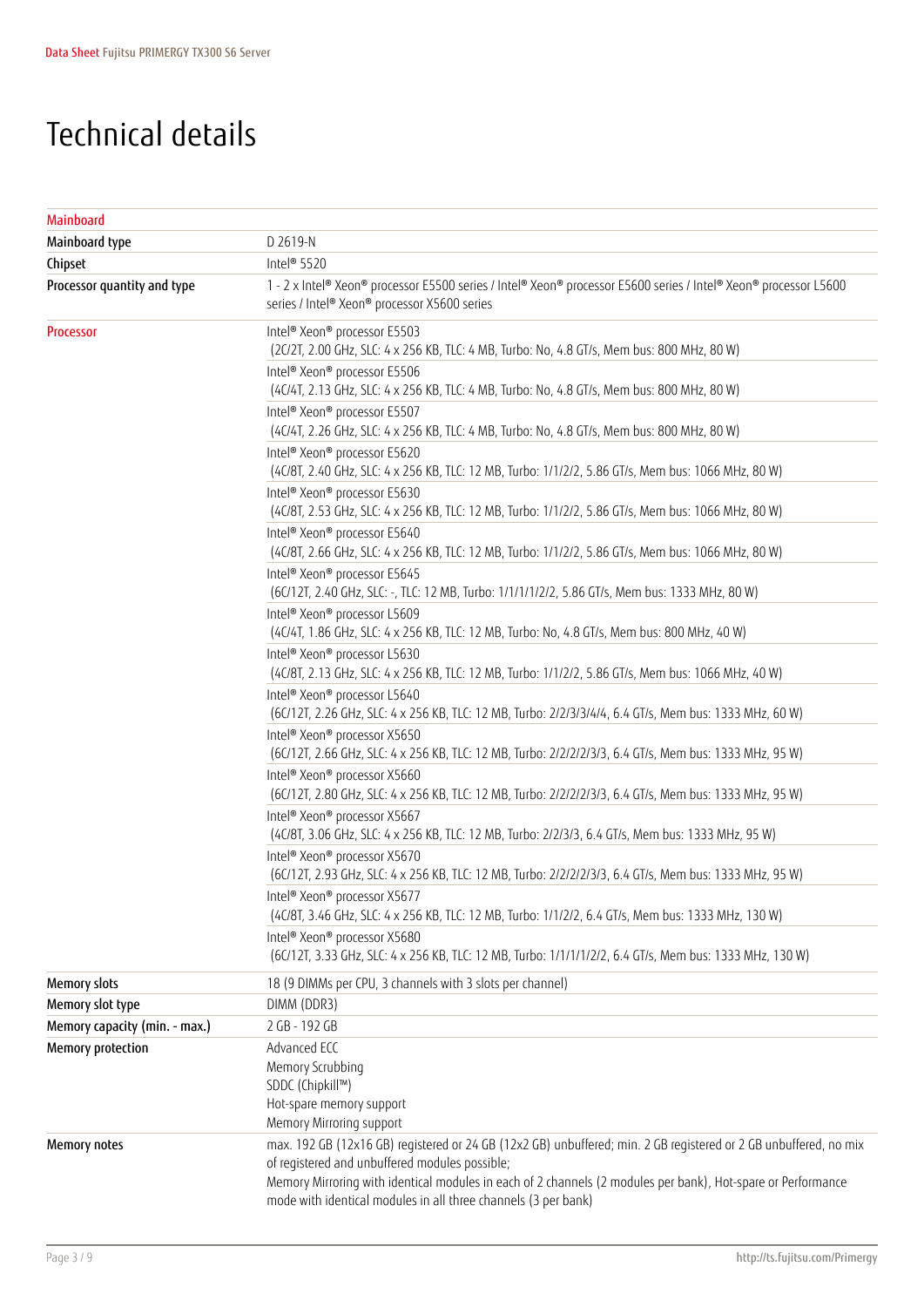| <b>Memory Modules Independent Mode</b>     | 2 GB (1 module(s) 2 GB) DDR3, registered, ECC, 1333 MHz, PC3-10600, DIMM                                                                                                      |
|--------------------------------------------|-------------------------------------------------------------------------------------------------------------------------------------------------------------------------------|
|                                            | 2 GB (1 module(s) 2 GB) DDR3, unbuffered, ECC, 1333 MHz, PC3-10600, DIMM                                                                                                      |
|                                            | 2 GB (1 module(s) 2 GB) DDR3 LV, unbuffered, ECC, 1333 MHz, PC3-10600, DIMM                                                                                                   |
|                                            | 4 GB (1 module(s) 4 GB) DDR3, registered, ECC, 1333 MHz, PC3-10600, DIMM                                                                                                      |
|                                            | 4 GB (1 module(s) 4 GB) DDR3 LV, registered, ECC, 1333 MHz, PC3-10600, DIMM                                                                                                   |
|                                            | 8 GB (1 module(s) 8 GB) DDR3, registered, ECC, 1333 MHz, PC3-10600, DIMM                                                                                                      |
|                                            | 8 GB (1 module(s) 8 GB) DDR3 LV, registered, ECC, 1333 MHz, PC3-10600, DIMM                                                                                                   |
|                                            | 16 GB (1 module(s) 16 GB) DDR3, registered, ECC, 1066 MHz, PC3-8500, DIMM                                                                                                     |
| <b>Memory Modules Mirrored Mode</b>        | 4 GB (2 module(s) 2 GB) DDR3, registered, ECC, 1333 MHz, PC3-10600, DIMM                                                                                                      |
|                                            | 8 GB (2 module(s) 4 GB) DDR3, registered, ECC, 1333 MHz, PC3-10600, DIMM                                                                                                      |
|                                            | 8 GB (2 module(s) 4 GB) DDR3 LV, registered, ECC, 1333 MHz, PC3-10600, DIMM                                                                                                   |
|                                            | 16 GB (2 module(s) 8 GB) DDR3, registered, ECC, 1333 MHz, PC3-10600, DIMM                                                                                                     |
|                                            | 16 GB (2 module(s) 8 GB) DDR3 LV, registered, ECC, 1333 MHz, PC3-10600, DIMM                                                                                                  |
|                                            | 32 GB (2 module(s) 16 GB) DDR3, registered, ECC, 1066 MHz, PC3-8500, DIMM                                                                                                     |
| <b>Memory Modules Spare or Performance</b> | 6 GB (3 module(s) 2 GB) DDR3, registered, ECC, 1333 MHz, PC3-10600, DIMM                                                                                                      |
| <b>Mode</b>                                | 12 GB (3 module(s) 4 GB) DDR3, registered, ECC, 1333 MHz, PC3-10600, DIMM                                                                                                     |
|                                            | 12 GB (3 module(s) 4 GB) DDR3 LV, registered, ECC, 1333 MHz, PC3-10600, DIMM                                                                                                  |
|                                            | 24 GB (3 module(s) 8 GB) DDR3, registered, ECC, 1333 MHz, PC3-10600, DIMM                                                                                                     |
|                                            | 24 GB (3 module(s) 8 GB) DDR3 LV, registered, ECC, 1333 MHz, PC3-10600, DIMM                                                                                                  |
|                                            | 48 GB (3 module(s) 16 GB) DDR3, registered, ECC, 1066 MHz, PC3-8500, DIMM                                                                                                     |
| <b>Interfaces</b>                          |                                                                                                                                                                               |
| <b>USB</b> ports                           | 10 x USB 2.0 (3x front, 4x rear, 2x internal for backup devices plus 1x USB stick)                                                                                            |
| Graphics (15-pin)                          | 2 x VGA (thereof 1x front optional)                                                                                                                                           |
| Serial 1 (9-pin)                           | 1 x serial RS-232-C, usable for iRMC S2 or system or shared                                                                                                                   |
| Serial 2 (9-pin)                           | 1 x serial RS-232-C                                                                                                                                                           |
| LAN / Ethernet (RJ-45)                     | 2 x Gbit/s Ethernet                                                                                                                                                           |
| Service LAN (RJ45)                         | 1 x dedicated service LAN port for iRMC S2 (10/100 Mbit/s)                                                                                                                    |
|                                            | Service LAN traffic can be switched to shared onboard Gbit LAN port                                                                                                           |
| <b>Onboard or integrated Controller</b>    |                                                                                                                                                                               |
| <b>RAID Controller</b>                     | Integrated RAID 0/1 or RAID 5/6 controller for SAS base units (option, occupies one PCIe slot).<br>See under Components RAID controller                                       |
| <b>SATA Controller</b>                     | ICH10B, 2 x SATA channel for DVD                                                                                                                                              |
| <b>LAN Controller</b>                      | Intel® 82575EB, 2 x 10/100/1000 Mbit/s Ethernet (I/O acceleration), PXE-Boot via LAN from PXE server, iSCSI boot<br>(also diskless) via onboard LAN                           |
| Remote Management Controller               | Integrated Remote Management Controller (iRMC S2, 32 MB attached memory incl. graphics controller), IPMI 2.0<br>compatible                                                    |
| Trusted Platform Module (TPM)              | Infineon / separate module; TCG V1.2 compliant (option)                                                                                                                       |
| <b>Slots</b>                               |                                                                                                                                                                               |
| PCI-Express 2.0 x4 (mech. x8)              | 5 x full height from 4 PCIe slots each two wired x4 slots can be combined to one wired x8 slot<br>one PCIe slot is occupied with one of two possible modular RAID controllers |
| PCI-Express 2.0 x8                         | 2 x full height                                                                                                                                                               |
| <b>Slot Notes</b>                          | (Slots 5 and 7 are notched and are therefore also usable for x16 cards (operating x8))                                                                                        |
| <b>Drive bays</b>                          |                                                                                                                                                                               |
| Hard disk bay configuration                | 6x 3.5-inch, for SAS / SATA or 12x 2.5-inch for SAS/SATA optional                                                                                                             |
| Accessible drive bays                      | 3 x 5.25/1.6-inch                                                                                                                                                             |
| Notes accessible drives                    | All possible options described in relevant system configurator.                                                                                                               |
| Optional hard disk bays                    | 2 x 3.5-inch hot-plug SAS/SATA or 8x 2.5-inch hot-plug SAS in HDD box (occupies 2x 5.25-inch bays)                                                                            |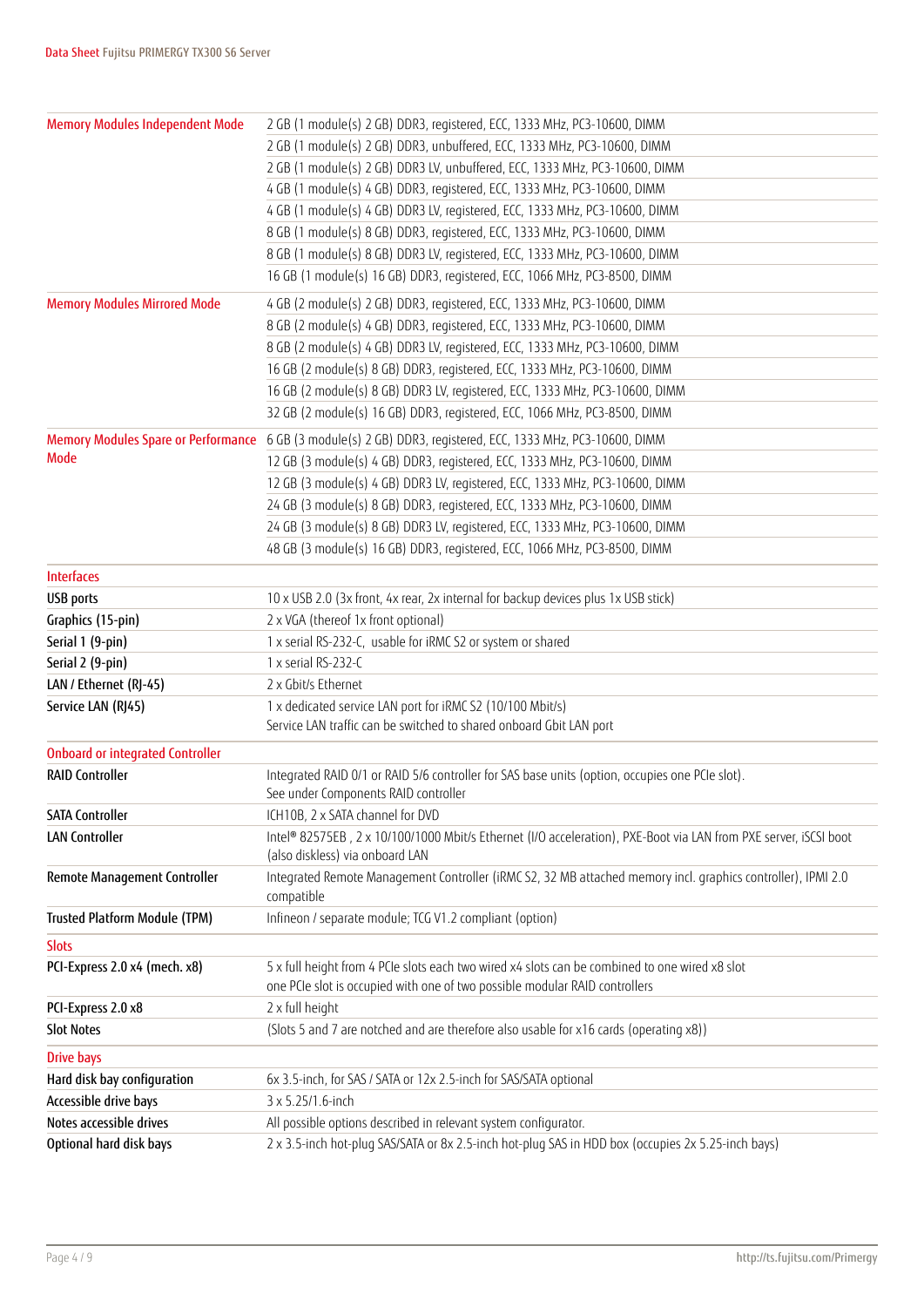| <b>Operating panel</b>                               |                                                                                                                  |
|------------------------------------------------------|------------------------------------------------------------------------------------------------------------------|
| Operating buttons                                    | On/off switch                                                                                                    |
|                                                      | NMI button                                                                                                       |
|                                                      | Reset button                                                                                                     |
| <b>Status LEDs</b>                                   | System status (amber / yellow)                                                                                   |
|                                                      | Identification (blue)                                                                                            |
|                                                      | Hard disks access (green)                                                                                        |
|                                                      | Power (amber / green)                                                                                            |
|                                                      | At system rear side:                                                                                             |
|                                                      | System status (amber / yellow)                                                                                   |
|                                                      | Identification (blue)<br>LAN connection (green)                                                                  |
|                                                      | LAN speed (green / yellow)                                                                                       |
| Service display                                      | Optional:                                                                                                        |
|                                                      | ServerView Local Service Panel (LSP)                                                                             |
|                                                      | ServerView Local Service Display (LSD)                                                                           |
|                                                      |                                                                                                                  |
| <b>BIOS</b>                                          |                                                                                                                  |
| <b>BIOS</b> features                                 | ROM based setup utility                                                                                          |
|                                                      | Recovery BIOS                                                                                                    |
|                                                      | BIOS settings save and restore                                                                                   |
|                                                      | Local BIOS update from USB device<br>Online update tools for main Windows and Linux versions                     |
|                                                      | Local and remote update via ServerView Update Manager                                                            |
|                                                      | SMBIOS V2.4                                                                                                      |
|                                                      | Remote PXE boot support                                                                                          |
|                                                      | Remote iSCSI boot support                                                                                        |
| <b>Operating Systems and Virtualization Software</b> |                                                                                                                  |
| Certified or supported operating                     | Microsoft® Windows Server® 2008 R2 (containing Hyper-V)                                                          |
| systems and virtualization software                  | Microsoft <sup>®</sup> Windows Server <sup>®</sup> 2003 R2                                                       |
|                                                      | Novell SUSE Linux Enterprise Server                                                                              |
|                                                      | Red Hat Enterprise Linux                                                                                         |
|                                                      | VMware vSphere 4.1                                                                                               |
|                                                      | VMware Infrastructure                                                                                            |
|                                                      | Citrix® XenServer™                                                                                               |
| Operating system release link                        | http://docs.ts.fujitsu.com/dl.aspx?id=a9e600b9-e4cb-4f48-aa41-632f69058421                                       |
| <b>Server Management</b>                             |                                                                                                                  |
| Standard                                             | PDA Prefailure Detection and Anaylsis                                                                            |
|                                                      | ASR&R Automatic Server Recovery and Restart                                                                      |
|                                                      | ServerView Suite:                                                                                                |
|                                                      | SV Installation Manager                                                                                          |
|                                                      | SV Operation Manager                                                                                             |
|                                                      | SV RAID Manager                                                                                                  |
|                                                      | SV Update Management                                                                                             |
|                                                      | SV Power Management<br>SV Agents                                                                                 |
|                                                      | Online update packages for BIOS, firmware drivers and ServerView Agents                                          |
|                                                      | ServerView Integration solutions for Microsoft SMS, MOM, SCOM, SCCM and Altiris                                  |
|                                                      | Deployment Solution ServerView Deployment Manager (fully functional 30-day trial version)                        |
|                                                      | ServerView Integration solutions for Microsoft SMS, MOM, SCOM, SCCM and Altiris Deployment Solution              |
|                                                      | ServerView Deployment Manager (fully functional 30-day trial version)                                            |
|                                                      | ServerView Remote Management (iRMC)                                                                              |
| <b>Option</b>                                        | ServerView Integration for Tivoli TEC®, Tivoli NetView, HP NNM and HP Operations Manager                         |
|                                                      | iRMC S2 Advanced Pack                                                                                            |
| Server Management notes                              | Regarding Operating System dependencies and product details for ServerView Suite Software Products see dedicated |
|                                                      | Product Data sheets.                                                                                             |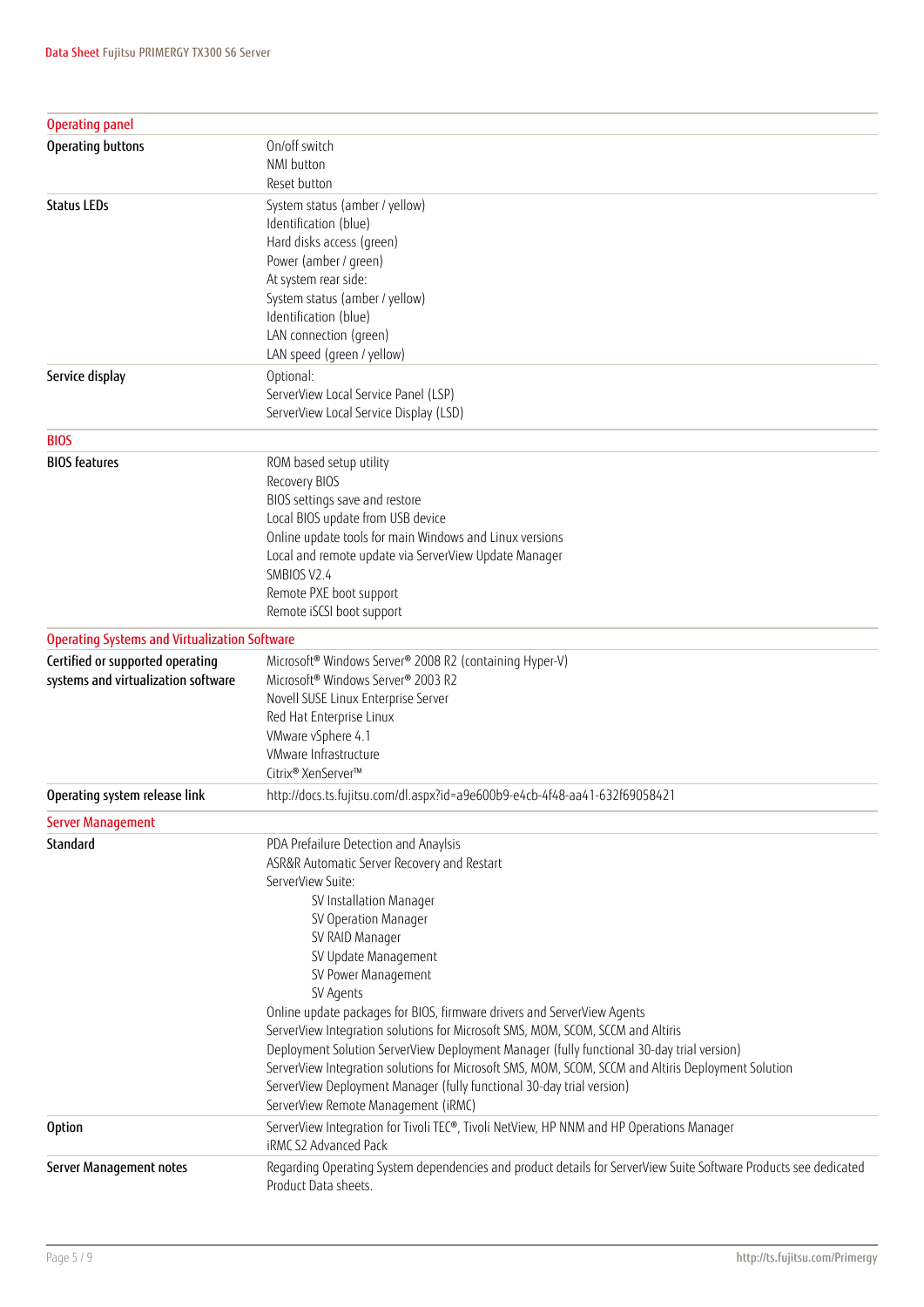| <b>Dimensions / Weight</b>               |                                                                                                                                                                                                                                                                                                                                                                                                                         |
|------------------------------------------|-------------------------------------------------------------------------------------------------------------------------------------------------------------------------------------------------------------------------------------------------------------------------------------------------------------------------------------------------------------------------------------------------------------------------|
| Floor-stand (W x D x H)                  | 286 x 745 x 466 mm                                                                                                                                                                                                                                                                                                                                                                                                      |
| Rack (W x D x H)                         | 482.6 mm (Bezel) / 444 mm (Body) x 748 x 177 mm                                                                                                                                                                                                                                                                                                                                                                         |
| <b>Mounting Depth Rack</b>               | 700 mm                                                                                                                                                                                                                                                                                                                                                                                                                  |
| Height Unit Rack                         | 4 U                                                                                                                                                                                                                                                                                                                                                                                                                     |
| Weight                                   | up to 40 kg                                                                                                                                                                                                                                                                                                                                                                                                             |
| Weight notes                             | Actual weight may vary depending on configuration                                                                                                                                                                                                                                                                                                                                                                       |
| Rack integration kit                     | Rack integration kit as option                                                                                                                                                                                                                                                                                                                                                                                          |
|                                          |                                                                                                                                                                                                                                                                                                                                                                                                                         |
| Dimensions / Weight (Base unit specific) |                                                                                                                                                                                                                                                                                                                                                                                                                         |
| Floor-stand (W x D x H)                  | 286 x 745 x 466 mm<br>286 x 745 x 466 mm                                                                                                                                                                                                                                                                                                                                                                                |
| Rack (W x D x H)                         | 483 x 748 x 177 mm                                                                                                                                                                                                                                                                                                                                                                                                      |
| <b>Mounting Depth Rack</b>               | 710 mm                                                                                                                                                                                                                                                                                                                                                                                                                  |
| <b>Environmental</b>                     |                                                                                                                                                                                                                                                                                                                                                                                                                         |
| Noise emission                           | Measured according to ISO 7779 and declared according to ISO 9296                                                                                                                                                                                                                                                                                                                                                       |
| Sound pressure (LpAm)                    | Standard Fan Configuration: 36 dB(A) (idle) / 37 dB(A) (operating)<br>Redundant Fan Configuration: 41 dB(A) (idle) / 42 dB(A) (operating)                                                                                                                                                                                                                                                                               |
| Sound power (LWAd; 1B = 10dB)            | Standard Fan Configuration: 5.4 B (idle) / 5.5 B (operating)<br>Redundant Fan Configuration: 5.9 B (idle) / 6.0 B (operating)                                                                                                                                                                                                                                                                                           |
| Operating ambient temperature            | $10 - 35^{\circ}C$                                                                                                                                                                                                                                                                                                                                                                                                      |
| Operating environment                    | FTS 04230 - Guideline for Data Center (installation locations)                                                                                                                                                                                                                                                                                                                                                          |
| Operating environment Link               | http://docs.ts.fujitsu.com/dl.aspx?id=e4813edf-4a27-461a-8184-983092c12dbe                                                                                                                                                                                                                                                                                                                                              |
| <b>Electrical values</b>                 |                                                                                                                                                                                                                                                                                                                                                                                                                         |
| Power supply configuration               | 1x 800 W hot-pluq power supply (92% efficiency) plus three 120mm standard fans or 2x 800W hot-pluq power supply<br>plus three hot-plug and redundant double fans                                                                                                                                                                                                                                                        |
| Max. output of single power supply       | 800 W (92% efficiency)                                                                                                                                                                                                                                                                                                                                                                                                  |
| Rated voltage range                      | 100 V - 240 V                                                                                                                                                                                                                                                                                                                                                                                                           |
| Rated frequency range                    | 47 Hz - 63 Hz                                                                                                                                                                                                                                                                                                                                                                                                           |
| Rated current max.                       | $100$ V - 240 V / 9.0 A - 5.0 A                                                                                                                                                                                                                                                                                                                                                                                         |
| Rated current in basic configuration     | 100 V - 240 V / 4.4 A - 1.5 A                                                                                                                                                                                                                                                                                                                                                                                           |
| Active power (max. configuration)        | 560W                                                                                                                                                                                                                                                                                                                                                                                                                    |
| Apparent power (max. configuration)      | 570 VA                                                                                                                                                                                                                                                                                                                                                                                                                  |
| Heat emission                            | 2016.0 kJ/h (1910.8 BTU/h)                                                                                                                                                                                                                                                                                                                                                                                              |
| Compliance                               |                                                                                                                                                                                                                                                                                                                                                                                                                         |
| Germany                                  | TÜV GS                                                                                                                                                                                                                                                                                                                                                                                                                  |
| Europe                                   | CE Class A*                                                                                                                                                                                                                                                                                                                                                                                                             |
| USA/Canada                               | CSAc/us<br>FCC Class A                                                                                                                                                                                                                                                                                                                                                                                                  |
| Global                                   | CB<br>RoHS (Restriction of hazardous substances)<br>WEEE (Waste electrical and electronical equipment)                                                                                                                                                                                                                                                                                                                  |
| Japan                                    | VCCI Class A + JIS 61000-3-2                                                                                                                                                                                                                                                                                                                                                                                            |
| Australia/New Zealand                    | C-Tick                                                                                                                                                                                                                                                                                                                                                                                                                  |
| Taiwan                                   | CNS 13438 class A                                                                                                                                                                                                                                                                                                                                                                                                       |
| Compliance notes                         | There is general compliance with the safety requirements of all European countries and North America. National<br>approvals required in order to satisfy statutory regulations or for other reasons can be applied for on request.<br>* Warning:<br>This is a class A product. In a domestic environment this product may cause radio interference in which case the user<br>may be required to take adequate measures. |
| Compliance link                          | https://sp.ts.fujitsu.com/sites/certificates/default.aspx                                                                                                                                                                                                                                                                                                                                                               |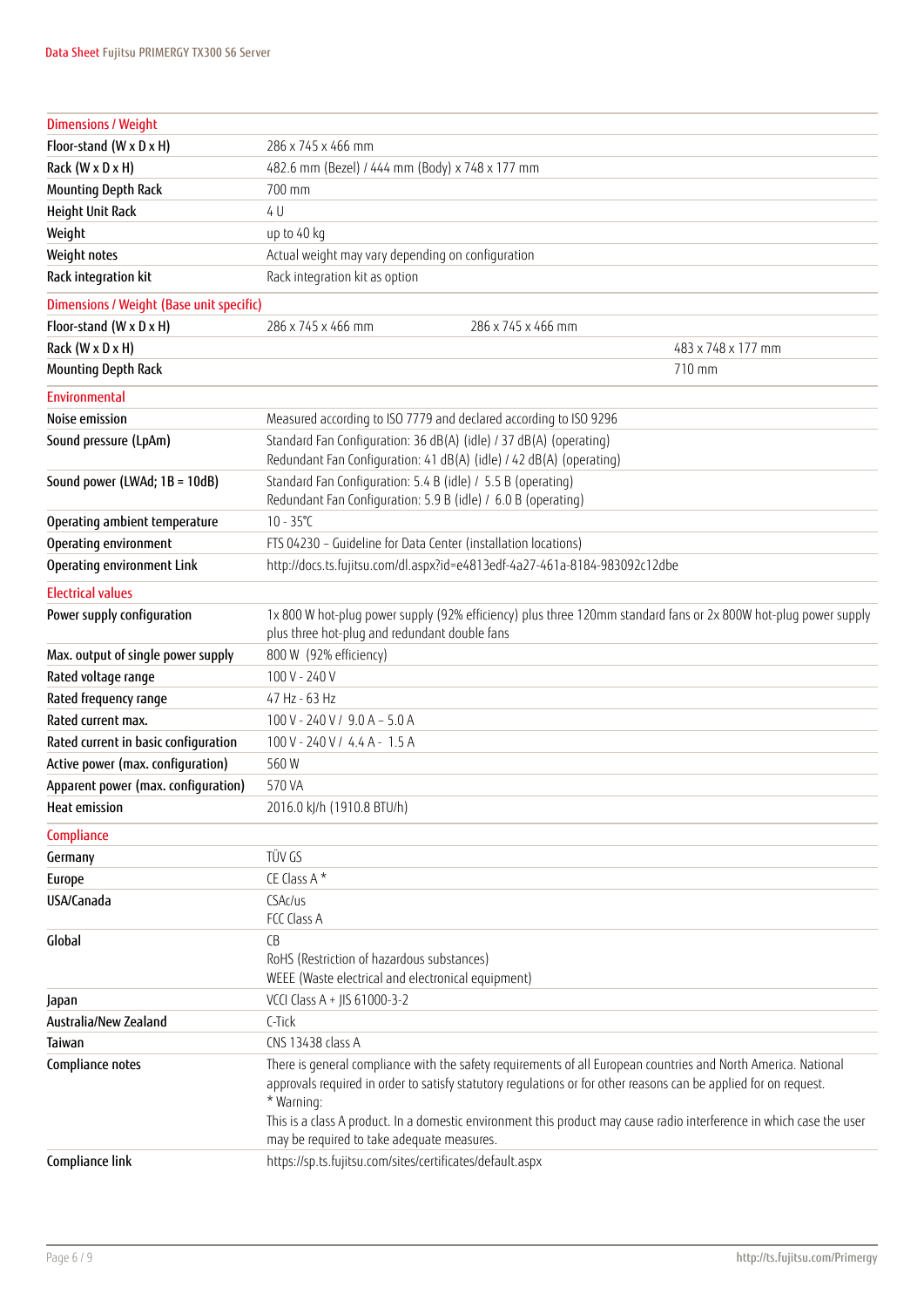# Components

| Hard disk drives             | SSD SATA, 3 Gb/s, 64 GB, SLC, hot-plug, 2.5-inch, enterprise                                   |
|------------------------------|------------------------------------------------------------------------------------------------|
|                              | SSD SATA, 3 Gb/s, 32 GB, SLC, hot-plug, 2.5-inch, enterprise                                   |
|                              | HDD SATA, 3 Gb/s, 500 GB, 7200 rpm, hot-plug, 3.5-inch, business critical                      |
|                              | HDD SATA, 3 Gb/s, 500 GB, 7200 rpm, hot-plug, 2.5-inch, business critical                      |
|                              | HDD SATA, 3 Gb/s, 320 GB, 5400 rpm, hot-plug, 2.5-inch, economic                               |
|                              | HDD SATA, 3 Gb/s, 250 GB, 7200 rpm, hot-plug, 3.5-inch, economic                               |
|                              | HDD SATA, 3 Gb/s, 250 GB, 7200 rpm, hot-plug, 3.5-inch, business critical                      |
|                              | HDD SATA, 3 Gb/s, 160 GB, 7200 rpm, hot-plug, 3.5-inch, economic                               |
|                              | HDD SATA, 3 Gb/s, 160 GB, 7200 rpm, hot-plug, 2.5-inch, business critical                      |
|                              | HDD SATA, 3 Gb/s, 160 GB, 5400 rpm, hot-plug, 2.5-inch, economic                               |
|                              | HDD SATA, 3 Gb/s, 2 TB, 7200 rpm, hot-plug, 3.5-inch, business critical                        |
|                              | HDD SATA, 3 Gb/s, 1 TB, 7200 rpm, hot-plug, 3.5-inch, business critical                        |
|                              | HDD SAS, 6 Gb/s, 600 GB, 15000 rpm, hot-plug, 3.5-inch, enterprise                             |
|                              | HDD SAS, 6 Gb/s, 450 GB, 15000 rpm, hot-plug, 3.5-inch, enterprise                             |
|                              | HDD SAS, 6 Gb/s, 300 GB, 15000 rpm, hot-plug, 3.5-inch, enterprise                             |
|                              | HDD SAS, 6 Gb/s, 300 GB, 10000 rpm, hot-plug, 2.5-inch, enterprise                             |
|                              | HDD SAS, 6 Gb/s, 146 GB, 15000 rpm, hot-plug, 2.5-inch, enterprise                             |
|                              | HDD SAS, 6 Gb/s, 146 GB, 10000 rpm, hot-plug, 2.5-inch, enterprise                             |
|                              | HDD SAS, 6 Gb/s, 73 GB, 15000 rpm, hot-plug, 2.5-inch, enterprise                              |
|                              | HDD SAS, 3 Gb/s, 146 GB, 15000 rpm, hot-plug, 3.5-inch, enterprise                             |
|                              |                                                                                                |
| Hard disk notes              | Mix of 3.5-inch SAS and SATA HDD is possible but requires separate RAID sets                   |
|                              | One Gigabyte equals one billion bytes, when referring to hard disk drive capacity.             |
|                              | Accessible capacity may vary, also depending on used software                                  |
| <b>Tape Drives</b>           | DDS Gen5, 36 GB, 3 MB/s, half height, USB 2.0                                                  |
|                              | DDS Gen6, 80 GB, 6 MB/s, half height, USB 2.0                                                  |
|                              | LTO2HH Ultrium, 200 GB, 24 MB/s, half height, SAS 3Gb/s                                        |
|                              | LTO3HH Ultrium, 400 GB, 60 MB/s, half height, SAS 3Gb/s                                        |
|                              | LTO4HH Ultrium, 800 GB, 120 MB/s, half height, SAS 3Gb/s                                       |
|                              | LTO5HH Ultrium, 1500 GB, 140 MB/s, half height, SAS 6Gb/s                                      |
|                              | RDX Drive, 80 GB, 160 GB, 320 GB, 500 GB, 25 MB/s, half height, USB 2.0                        |
| <b>Optical drives</b>        | Blu-ray Disc <sup>™</sup> Combo Drive, (2x BD-ROM; 8x DVD; 24x CD), slimline, SATA I           |
|                              | DVD-ROM, (16xDVD; 48xCD), half height, SATA I                                                  |
|                              | DVD Super Multi, (16xDVD, 8xDVD+RW 6xDVD-RW, 12xDVD-RAM; 48xCD, 32xCD-RW), half height, SATA I |
|                              | DVD Super Multi, (8xDVD/DVD+RW, 6xDVD-RW, 5xDVD-RAM; 24xCD/CD-R, 16xCD-RW), slimline, SATA I   |
| <b>SCSI / SAS Controller</b> | SCSI Ctrl. 320 MB 1ch int/ext PCIe x1                                                          |
|                              | SAS Ctrl. 6 Gb 8 ports ext. PCIe Gen2 x8                                                       |
|                              | SAS Ctrl. 3 Gb 4 ports int. / 4 ports ext. PCIe x4                                             |
| <b>RAID Controller</b>       | RAID 5/6 Ctrl., HDD SAS 6 Gb, LSI, 8 ports ext.                                                |
|                              | RAID level: 0, 1, 10, 5, 50, 6, 60, 512 MB Cache, optional BBU (based on LSI SAS2108)          |
|                              | Integrated RAID 5/6 Ctrl., HDD SAS 6 Gb, Fujitsu, 8 ports int.                                 |
|                              | RAID level: 0, 1, 10, 5, 50, 6, 60, 512 MB Cache, optional BBU (based on LSI SAS2108)          |
|                              | Integrated RAID 0/1 Ctrl., SAS/SATA 6 Gb, Fujitsu, 8 ports int.                                |
|                              | RAID level: 0, 1, 10, no BBU support (based on LSI SAS2008)                                    |
|                              | Integrated RAID 0/1 Ctrl., SAS/SATA 3 Gb, 4 ports int.                                         |
|                              | RAID level: 0, 1, 1E, no BBU support, for internal SAS tapes (based on LSI 1064e)              |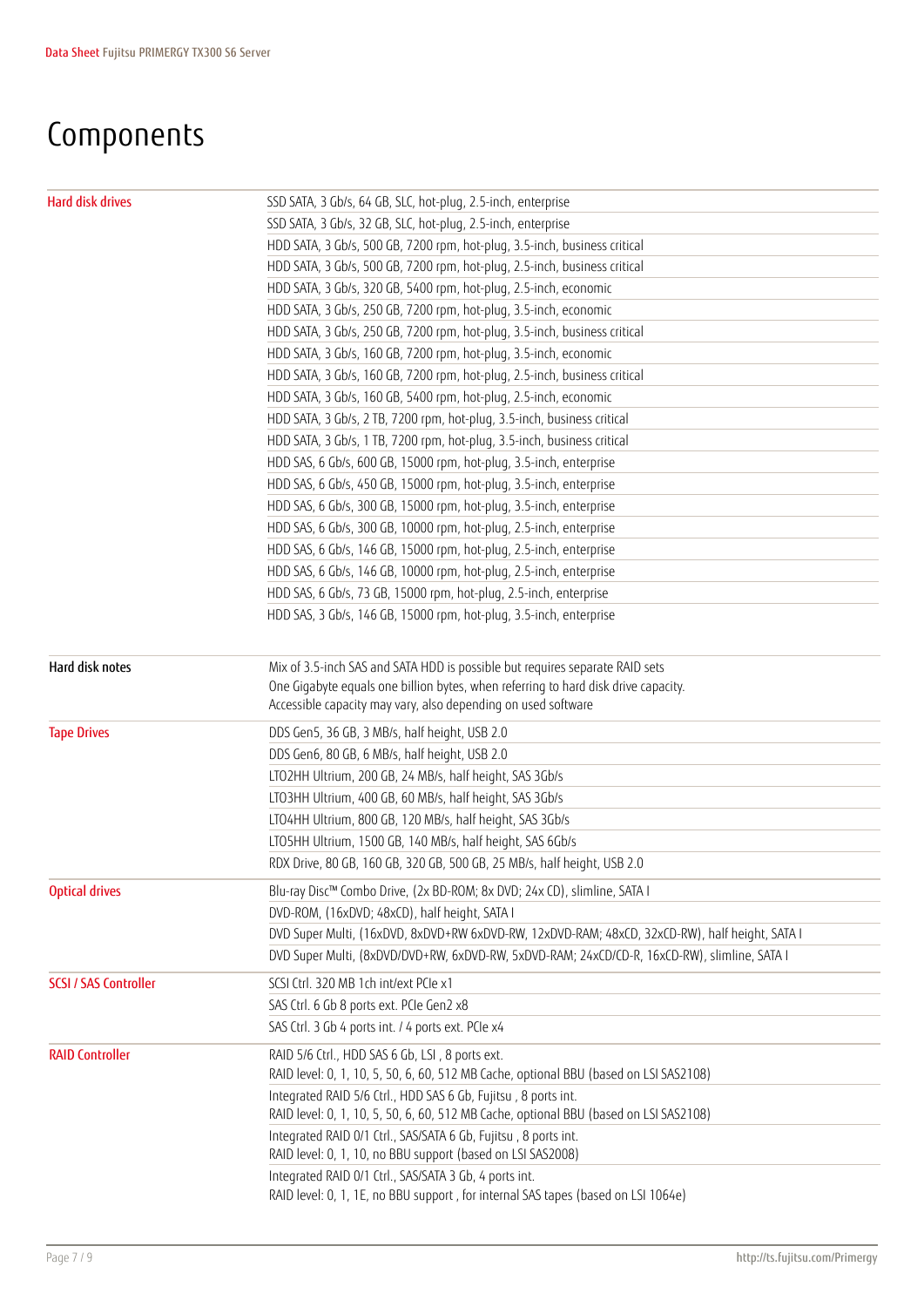| <b>Fibre Channel controller</b>                          | Fibre Channel Host Bus Adapter 1 x 4 Gb Emulex LPe1150 MMF LC-style                                       |
|----------------------------------------------------------|-----------------------------------------------------------------------------------------------------------|
|                                                          | Fibre Channel Host Bus Adapter 2 x 4 Gb Emulex LPe11002 MMF LC-style                                      |
|                                                          | Fibre Channel Host Bus Adapter 1 x 4 Gb Qlogic QLE2460 MMF LC-style                                       |
|                                                          | Fibre Channel Host Bus Adapter 2 x 4 Gb Qlogic QLE2462 MMF LC-style                                       |
|                                                          | Fibre Channel Host Bus Adapter 2 x 8 Gb Emulex LPe12002 MMF LC-style                                      |
|                                                          | Fibre Channel Host Bus Adapter 1 x 8 Gb Emulex LPe1250 MMF LC-style                                       |
|                                                          | Fibre Channel Host Bus Adapter 1 x 8 Gb Qlogic QLE2560 MMF LC-style                                       |
|                                                          | Fibre Channel Host Bus Adapter 2 x 8 Gb Qlogic QLE2562 MMF LC-style                                       |
| <b>LAN Controller</b>                                    | Converged Network Adapter 2 x 10 Gb Emulex OCe10102                                                       |
|                                                          | Ethernet Ctrl. 1 x 1 Gb Intel® Gigabit CT Desktop Adapter                                                 |
|                                                          | Ethernet Ctrl. 1 x 1 Gb Intel® PRO/1000 PF Server Adapter                                                 |
|                                                          | Ethernet Ctrl. 1 x 1 Gb Intel® PRO/1000 PT Server Adapter                                                 |
|                                                          | Ethernet Ctrl. 2 x 10 Gb Intel® Ethernet Server Adapter X520-DA2                                          |
|                                                          | Ethernet Ctrl. 2 x 1 Gb Fujitsu Eth Ctrl 2x1Gbit PCIe x4 D2735 Cu                                         |
|                                                          | Ethernet Ctrl. 2 x 1 Gb Intel® PRO/1000 PT Dual Port Server Adapter                                       |
|                                                          | Ethernet Ctrl. 4 x 1 Gb Fujitsu Eth Ctrl 4x1Gbit PCIe x4 D2745 Cu                                         |
|                                                          | Ethernet Ctrl. 4 x 1 Gb Intel® PRO/1000 PT Quad Port Server Adapter                                       |
| Rack infrastructure                                      | Cable Arm 2U for 3rd party racks                                                                          |
|                                                          | Cable Management for 19-inch DataCenter / PRIMECENTER Racks                                               |
|                                                          | Rackmount kit full extraction (760mm), tool less mounting                                                 |
| Warranty                                                 |                                                                                                           |
| <b>Standard Warranty</b>                                 | 3 years                                                                                                   |
| Service level                                            | On-site Service (depending on country)                                                                    |
| Maintenance and Support Services - the perfect extension |                                                                                                           |
| <b>Recommended Service</b>                               | 7x24, Onsite Response Time: 4h - For locations outside of EMEA please contact your local Fujitsu partner. |
| Spare Parts availability                                 | 5 years                                                                                                   |
| Service Weblink                                          | http://ts.fujitsu.com/Supportservice                                                                      |